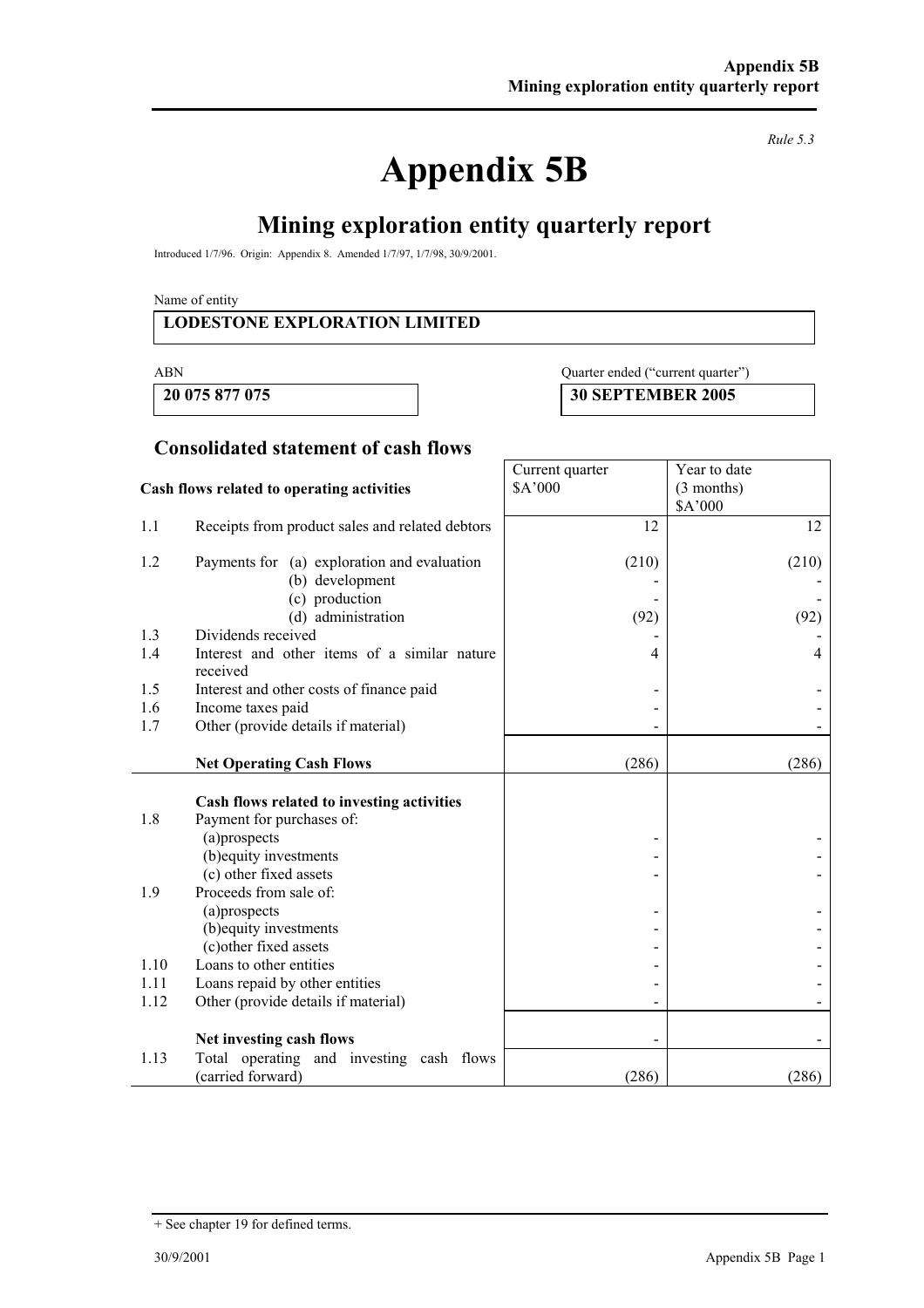| 1.13         | Total operating and investing cash flows<br>(brought forward)                       | (286)                    | (286) |
|--------------|-------------------------------------------------------------------------------------|--------------------------|-------|
|              | Cash flows related to financing activities                                          |                          |       |
| 1.14         | Proceeds from issues of shares, options, etc.                                       | 428                      | 428   |
| 1.15         | Proceeds from sale of forfeited shares                                              | $\overline{\phantom{0}}$ |       |
| 1.16         | Proceeds from borrowings                                                            | ۰.                       |       |
| 1.17         | Repayment of borrowings                                                             | -                        |       |
| 1.18         | Dividends paid                                                                      | -                        |       |
| 1.19         | Other – Share issue costs                                                           |                          |       |
|              | Net financing cash flows                                                            | 428                      | 428   |
|              | Net increase (decrease) in cash held                                                | 142                      | 142   |
| 1.20<br>1.21 | Cash at beginning of quarter/year to date<br>Exchange rate adjustments to item 1.20 | 294                      | 294   |
| 1.22         | Cash at end of quarter                                                              | 436                      | 436   |

## **Payments to directors of the entity and associates of the directors Payments to related entities of the entity and associates of the related entities**

|      |                                                                  | Current quarter<br>\$A'000 |
|------|------------------------------------------------------------------|----------------------------|
| 1.23 | Aggregate amount of payments to the parties included in item 1.2 | 48                         |
| 1.24 | Aggregate amount of loans to the parties included in item 1.10   | Nil                        |

1.25 Explanation necessary for an understanding of the transactions

#### **Non-cash financing and investing activities**

2.1 Details of financing and investing transactions which have had a material effect on consolidated assets and liabilities but did not involve cash flows

Nil

2.2 Details of outlays made by other entities to establish or increase their share in projects in which the reporting entity has an interest

Nil

<sup>+</sup> See chapter 19 for defined terms.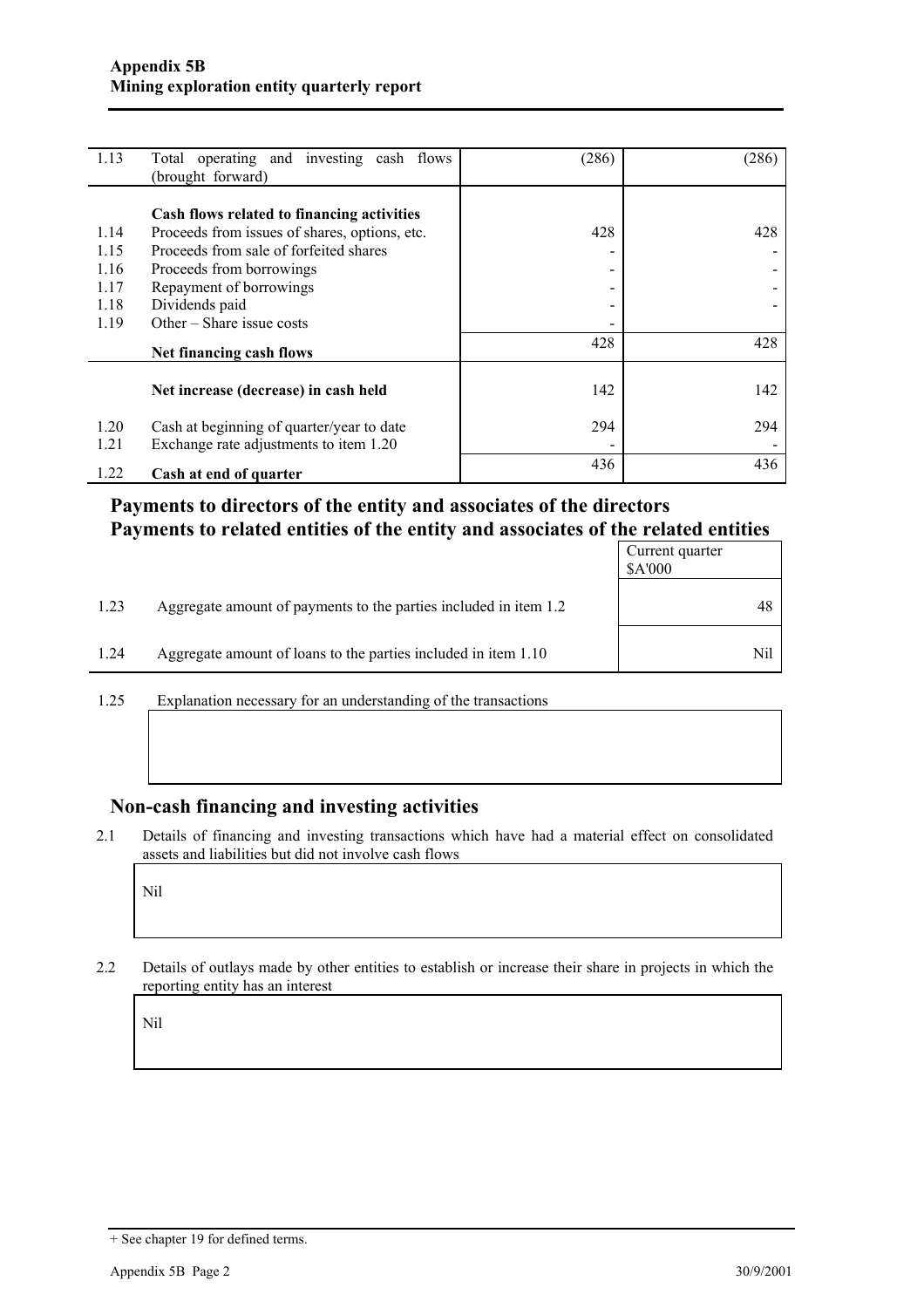#### **Financing facilities available**

*Add notes as necessary for an understanding of the position.* 

|     |                             | Amount available<br>\$A'000 | Amount used<br>A'000 |
|-----|-----------------------------|-----------------------------|----------------------|
| 3.1 | Loan facilities             | Nil                         | Nil                  |
| 3.2 | Credit standby arrangements | Nil                         | Nil                  |

## **Estimated cash outflows for next quarter**

| 4.1 | Exploration and evaluation | \$A'000<br>266 |
|-----|----------------------------|----------------|
| 4.2 | Development                |                |
|     | <b>Total</b>               | 266            |

# **Reconciliation of cash**

| Reconciliation of cash at the end of the quarter (as<br>shown in the consolidated statement of cash flows) to<br>the related items in the accounts is as follows. |                                           | Current quarter<br>\$A'000 | Previous quarter<br>\$A'000 |
|-------------------------------------------------------------------------------------------------------------------------------------------------------------------|-------------------------------------------|----------------------------|-----------------------------|
| 5.1                                                                                                                                                               | Cash on hand and at bank                  | 436                        |                             |
| 5.2                                                                                                                                                               | Deposits at call                          |                            | 288                         |
| 5.3                                                                                                                                                               | Bank overdraft                            |                            |                             |
| 5.4                                                                                                                                                               | Other (provide details)                   |                            |                             |
|                                                                                                                                                                   | Total: cash at end of quarter (item 1.22) | 436                        | 294                         |

## **Changes in interests in mining tenements**

|     |                                                                     | Tenement<br>reference                     | Nature of interest<br>(note (2)) | Interest at<br>beginning<br>of quarter | Interest at<br>end of<br>quarter |
|-----|---------------------------------------------------------------------|-------------------------------------------|----------------------------------|----------------------------------------|----------------------------------|
| 6.1 | Interests in mining<br>tenements relinquished,<br>reduced or lapsed | Mt Morgan<br>District<br><b>Tenements</b> | Wholly owned                     | $711$ sq kms                           | 668 sq kms                       |
| 6.2 | Interests in mining<br>tenements acquired or<br>increased           | <b>NIL</b>                                |                                  |                                        |                                  |

<sup>+</sup> See chapter 19 for defined terms.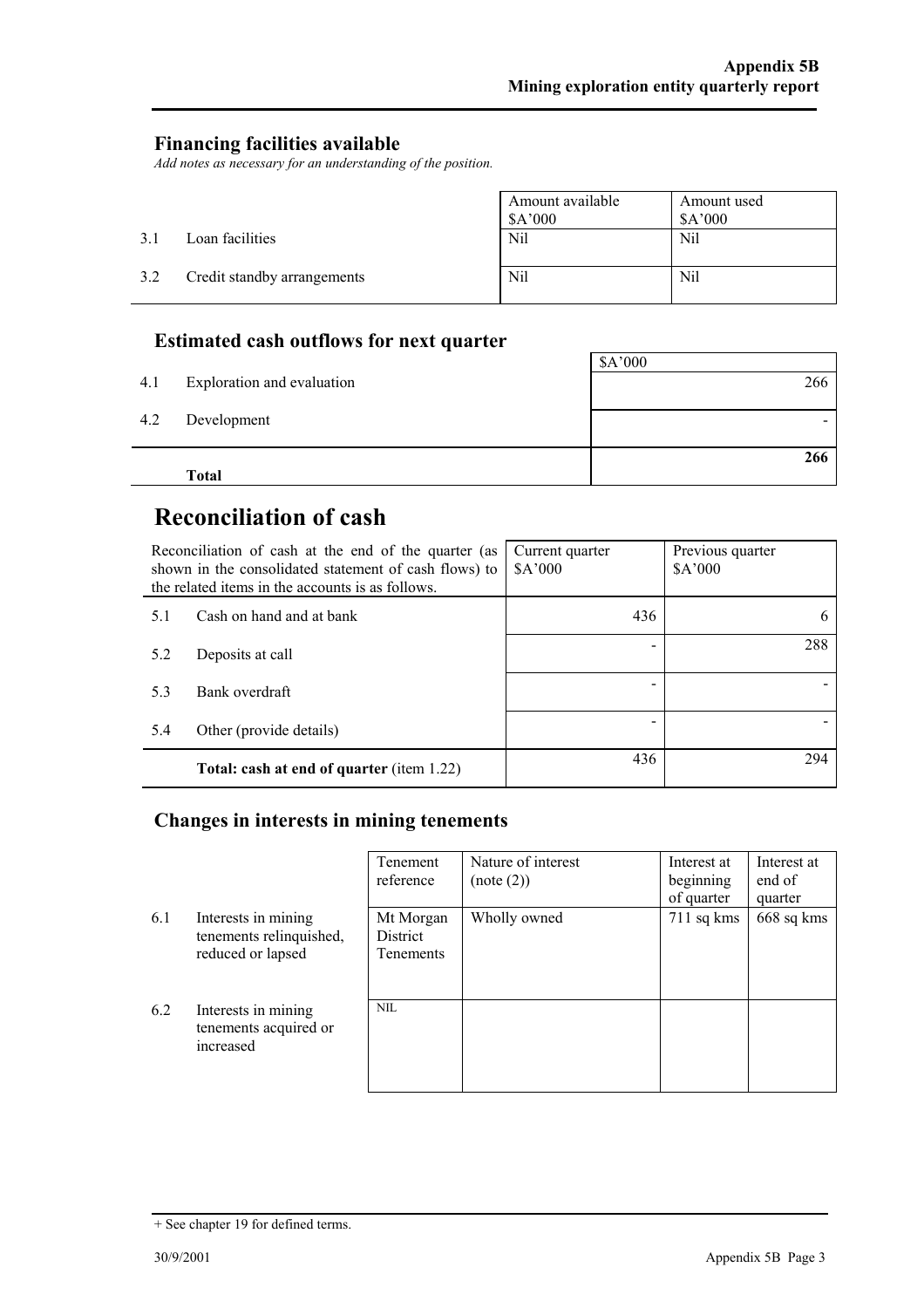#### **Issued and quoted securities at end of current quarter**

*Description includes rate of interest and any redemption or conversion rights together with prices and dates.* 

|      |                                         | Total number | Number quoted                | Issue price per                    | Amount paid up per               |
|------|-----------------------------------------|--------------|------------------------------|------------------------------------|----------------------------------|
|      |                                         |              |                              | security (see note<br>$3)$ (cents) | security (see note 3)<br>(cents) |
| 7.1  | Preference                              |              |                              |                                    |                                  |
|      | <sup>+</sup> securities                 |              |                              |                                    |                                  |
|      | (description)                           |              |                              |                                    |                                  |
| 7.2  | Changes during                          |              |                              |                                    |                                  |
|      | quarter                                 |              |                              |                                    |                                  |
|      | (a) Increases                           |              |                              |                                    |                                  |
|      | through issues<br>(b) Decreases         |              |                              |                                    |                                  |
|      | through returns of                      |              |                              |                                    |                                  |
|      | capital, buy-backs,                     |              |                              |                                    |                                  |
|      | redemptions                             |              |                              |                                    |                                  |
| 7.3  | +Ordinary                               | 34,967,404   | 34,967,404                   | Fully paid                         | Fully paid                       |
|      | securities                              |              |                              |                                    |                                  |
| 7.4  | Changes during                          | N/A          |                              |                                    |                                  |
|      | quarter                                 |              |                              |                                    |                                  |
|      | (a) Increases                           |              |                              |                                    |                                  |
|      | through options                         |              |                              |                                    |                                  |
|      | exercised<br>(b) Decreases              |              |                              |                                    |                                  |
|      | through returns of                      |              |                              |                                    |                                  |
|      | capital, buy-backs                      |              |                              |                                    |                                  |
|      | (c) Increase                            |              |                              |                                    |                                  |
|      | through shares                          |              |                              |                                    |                                  |
|      | released from                           |              |                              |                                    |                                  |
|      | escrow                                  |              |                              |                                    |                                  |
| 7.5  | <sup>+</sup> Convertible debt           | N/A          |                              |                                    |                                  |
|      | securities                              |              |                              |                                    |                                  |
| 7.6  | (description)<br>Changes during         |              |                              |                                    |                                  |
|      | quarter                                 |              |                              |                                    |                                  |
|      | (a) Increases                           |              |                              |                                    |                                  |
|      | through issues                          |              |                              |                                    |                                  |
|      | (b) Decreases                           |              |                              |                                    |                                  |
|      | through securities                      |              |                              |                                    |                                  |
|      | matured, converted                      |              |                              |                                    |                                  |
| 7.7  | <b>Options</b>                          |              |                              | Exercise price                     | Expiry date                      |
|      | (description and                        | 800,000      |                              | 30 cents                           | 30/09/07                         |
| 7.8  | conversion factor)<br>Issued during     | N/A          | $\qquad \qquad \blacksquare$ |                                    |                                  |
|      | quarter                                 |              |                              |                                    |                                  |
| 7.9  | <b>Exercised</b> during                 | N/A          |                              |                                    |                                  |
|      | quarter                                 |              |                              |                                    |                                  |
| 7.10 | <b>Expired during</b>                   | 100,000      | $\overline{\phantom{a}}$     | 30 cents                           | 30/09/05                         |
|      | quarter                                 |              |                              |                                    |                                  |
| 7.11 | <b>Debentures</b>                       | $\rm N/A$    |                              |                                    |                                  |
|      | (totals only)                           |              |                              |                                    |                                  |
| 7.12 | <b>Unsecured notes</b><br>(totals only) | $\rm N/A$    |                              |                                    |                                  |

<sup>+</sup> See chapter 19 for defined terms.